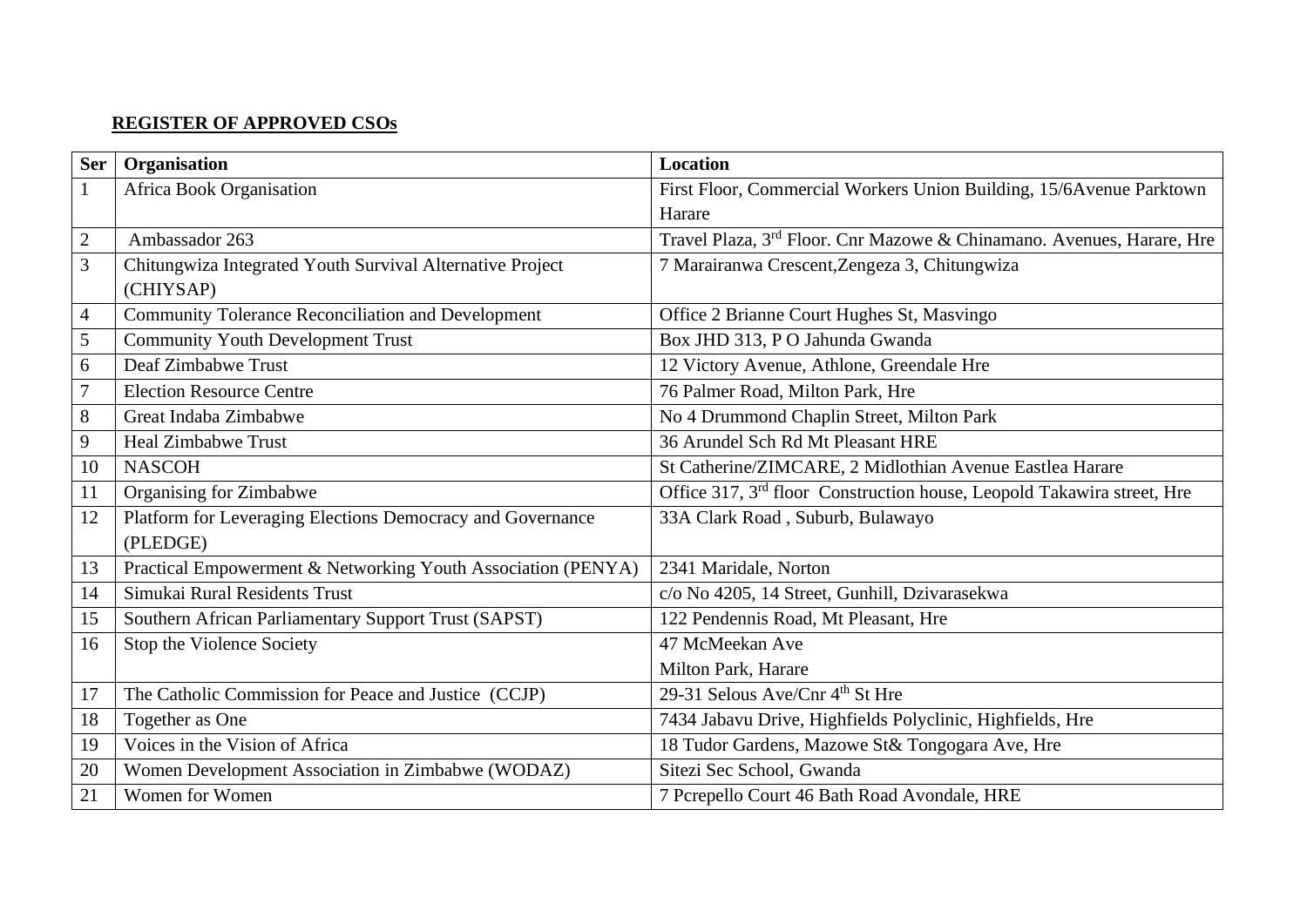| 22 | Women in Politics Support Unit WIPSU)              | 96 McChlery Road, Eastlea, Harare                                                 |
|----|----------------------------------------------------|-----------------------------------------------------------------------------------|
| 23 | Young Voters Platform                              | 19 Hre St HRE                                                                     |
| 24 | Youth Empowerment and Transformation Trust YETT    | 7 Capri Road, Highlands, Harare                                                   |
| 25 | Zimbabwe Christian Ministries Association          | Alma 33 Marlborough Drive, Marlborough, Harare                                    |
| 26 | <b>Christian Alliance</b>                          | No 6, Hussar Road, Kumalo, Bulawayo                                               |
| 27 | Zimbabwe Civic Education Trust (ZIMCET)            | 1 Greentrees Gardens 44 Southley Rd Hillside HRE                                  |
| 28 | Zimbabwe Council of Churches (ZCC)                 | 27 St Patricks Road Hatfield, Harare                                              |
| 29 | Zimbabwe Election Support Network                  | 10 Rochester Rd, Belgravia Harare                                                 |
| 30 | Zimbabwe Electoral Awareness Network               | Chigonero Pry P O Box 265 CHIVU                                                   |
| 31 | Zimbabwe Human Rights Association                  | 90 Fourth street, Alverston Court, PO Box 3951 Harare                             |
| 32 | <b>Zimbabwe Protection Forum</b>                   | 1st Floor, No 66 Bothwell House,, Jason Moyo, Harare                              |
| 33 | Zimbabwe Reveal for Generation trust               | 7509 Old Highfield, Harare                                                        |
| 34 | Zimbabwe Voters Association                        | 16 Van Praagh Avenue, Milton Park                                                 |
| 35 | Zimbabwe First Time Voters                         | Muchineripi and Partners Law Chambers, stand no 275, Crn 6 <sup>th</sup> & Hebert |
|    |                                                    | Chitepo                                                                           |
| 36 | <b>National Youth Development Trust</b>            | No 2 Oak Avenue, Suburbs, Bulawayo                                                |
| 37 | <b>AfriAct Foundation</b>                          | 30B Green Bridge Eastgate, Cnr R. Mugabe & Second Street, Harare                  |
| 38 | <b>Trees of Peace Africa</b>                       | 5 Tatken Gardens, Tynwald North, Harare                                           |
| 38 | <b>ZORA</b> Trust                                  | 15 Duiker Crescent, Borrowdale, Harare                                            |
| 39 | The African Cause Trust                            | c/o Makiya and Partners, 281 Hebert Chitepo Avenue, Harare                        |
| 40 | Institute for Young Women Development              | 570 Hayeast Road, Bindura                                                         |
| 41 | Peace Building and Capacity Development Foundation | 107 Herbert Chitepo Street, Mutare                                                |
| 42 | Norton Residents Alliance                          | Stand 429 Hibiscus Road, Twinlakes Park, Norton                                   |
| 43 | Methodist Development & Relief Agency              | Wesley House 17 Selous Ave                                                        |
| 44 | Unemployed Mobile Youth Foundation                 | Office 110 First Floor Dolphine House 123 L/Takawira street Harare                |
| 45 | <b>Youth for Innovation Trust</b>                  | 5 Remy House Bulawayo                                                             |
| 46 | Masakhaneni Projects Trust                         | 10 Derdy Road, Hillside Bulawayo                                                  |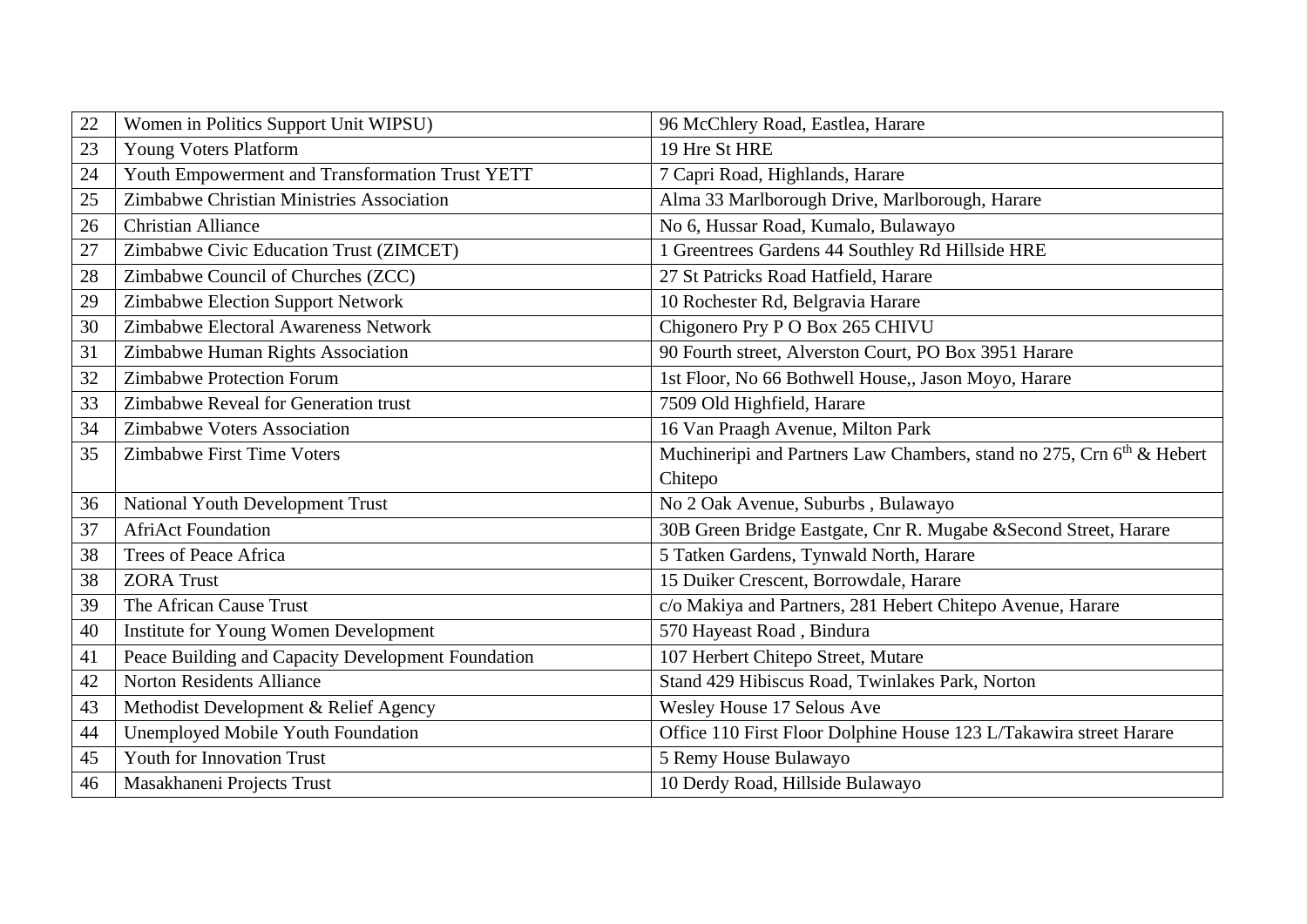| 47 | Good People's Movement                               | <b>Suite 1 Foundation Mutual House</b>                           |
|----|------------------------------------------------------|------------------------------------------------------------------|
|    | Zimbabwe Poeple's Party (GPM:ZPP)                    | Cnr Kaguvi/Kwame Nkrumah Streets                                 |
|    |                                                      | Harare                                                           |
| 48 | Albino Trust of Zimbabwe                             | 11 St David, , Hatfield Harare                                   |
| 49 | Habakkuk Trust                                       | 52 Heyman Road Suburbs Bulawayo                                  |
| 50 | My Age Zimbabwe Trust                                | 17035 Runyararo S-W Box 361 Charles Austin Theatre, Civic Centre |
|    |                                                      | Masvingo                                                         |
| 51 | <b>Flamboyant Theatre House</b>                      | House No 1488, Tsombori Crescent Old Tafara Harare               |
| 52 | Bulawayo Vendors and Traders Association (BVTA)      | 406 Fidelity Life Building, Fife Street & $11th$ Avenue Bulawayo |
| 53 | National Youth Empowerment Program(NAYEP)            | Maureen Court 4 <sup>th</sup> Street/Joshua Nkomo Avenue         |
|    |                                                      | Bulawayo                                                         |
| 54 | Passengers Association of Zimbabwe (PAZ)             | 7 <sup>th</sup> Floor, North Wing Pax House                      |
|    |                                                      | 89 Kwame Nkrumah/2 <sup>nd</sup> Street                          |
|    |                                                      | Harare                                                           |
| 55 | Kingsway Fellowship International                    | 2217 Unit A Seke Chitungwiza                                     |
| 56 | Musavengana Empowerment Project (MEP)                | 21 Yardmaster Compex                                             |
|    |                                                      | Harare                                                           |
| 57 | Ukuthula Trust                                       | 10 Derby Road Hillside                                           |
|    |                                                      | Bulawayo                                                         |
| 58 | <b>Rural Communities Empowerment Trust</b>           | Stand 405, Lupane                                                |
| 59 | Council for the Blind                                | Fife Street/15 <sup>th</sup> Avenue, Bulawayo                    |
| 60 | Karoi Residents Association                          | 78 Brooke Street, Karoi                                          |
| 61 | The African Cause Trust                              | 52 Selous Ave Harare                                             |
| 62 | <b>South Eastern Centre</b>                          | 730 Msasa Drive Chiredzi                                         |
| 63 | Civic Society and Churches Joint Forum               | 26 Quendon rd Strathaven, Harare                                 |
| 64 | Signs of Hope Trust                                  | B2C Coworking, Cnr 1stStreet and Jason Moyo, Harare              |
| 65 | International Institute for Development Facilitation | 141 Herbert Chitepo Street, Mutare                               |